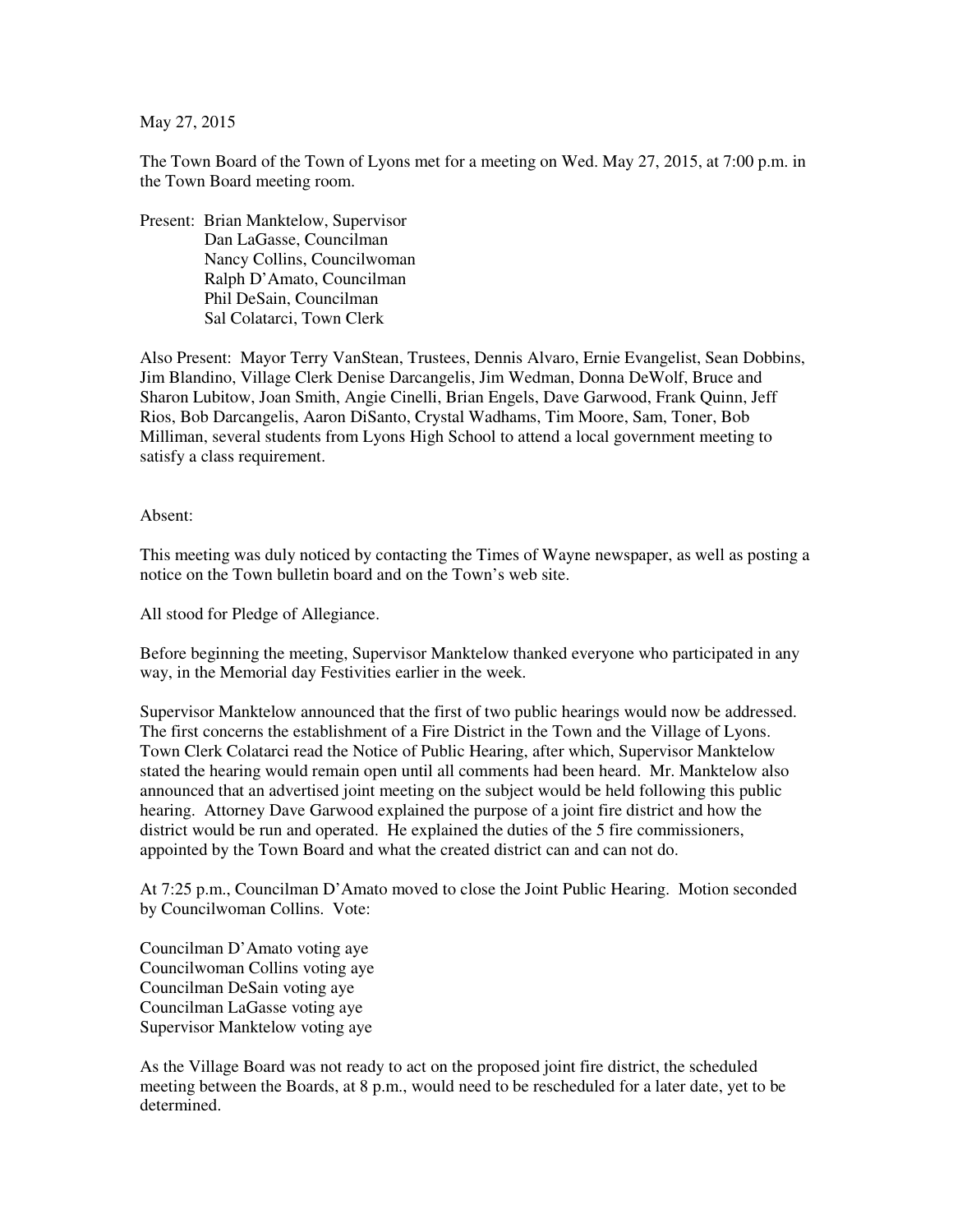Meanwhile, Town Clerk Colatarci then read the legal notice concerning Public Hearing #2 regarding the agreement with the Village of Lyons and proposed 20 year lease by the Town to the Wayne County water and Sewer Authority of both the Lyons waste water collection and transmission system and the Lyons municipal water transmission system including many of the assets associated with both. This hearing would remain open until all comments have been heard.

At 7:20 p.m., Councilman DeSain moved to close the hearing. Motion seconded by Councilman LaGasse. Vote:

Councilman DeSain voting aye Councilman LaGasse voting aye Councilman D'Amato voting aye Councilwoman Collins voting aye Supervisor Manktelow voting aye

Members of the Village then left the meeting, with the exception of Trustee Jim Blandino who remained.

Councilman D'Amato moved to accept the minutes from the April 29, May 6, and May 12, 2015 meetings/workshops. Motion seconded by Councilwoman Collins. Vote:

Councilman DeSain voting aye Councilwoman Collins voting aye Councilman D'Amato voting aye Councilman LaGasse voting aye Supervisor Manktelow voting aye

Councilman LaGasse then moved to approve payment of General Fund vouchers #178 through #224 totaling \$222,036.78 and Highway Fund vouchers #80 through #93 totaling \$11,222.74 Motion seconded by Councilman DeSain. Vote:

Councilman LaGasse voting aye Councilman DeSain voting aye Councilman D'Amato voting aye Councilwoman Collins voting aye Supervisor Manktelow voting aye

Supervisor Manktelow stated that the Town Board has been invited to take part in the Peppermint Days parade on July 18. Line up is at 5 p.m.

Department reports were heard. In his written report, Ambulance Administrator Paul Fera reported that the ambulance responded to 108 calls in the month of April 2015.

In her written report, Assessor Tina McQuillen reported that it has been quiet in her office this month. She stated she had a recent meeting with other County Assessors to discuss vacant land/farm land values across the County. She explained that it's important to have uniformity with the way land is valued.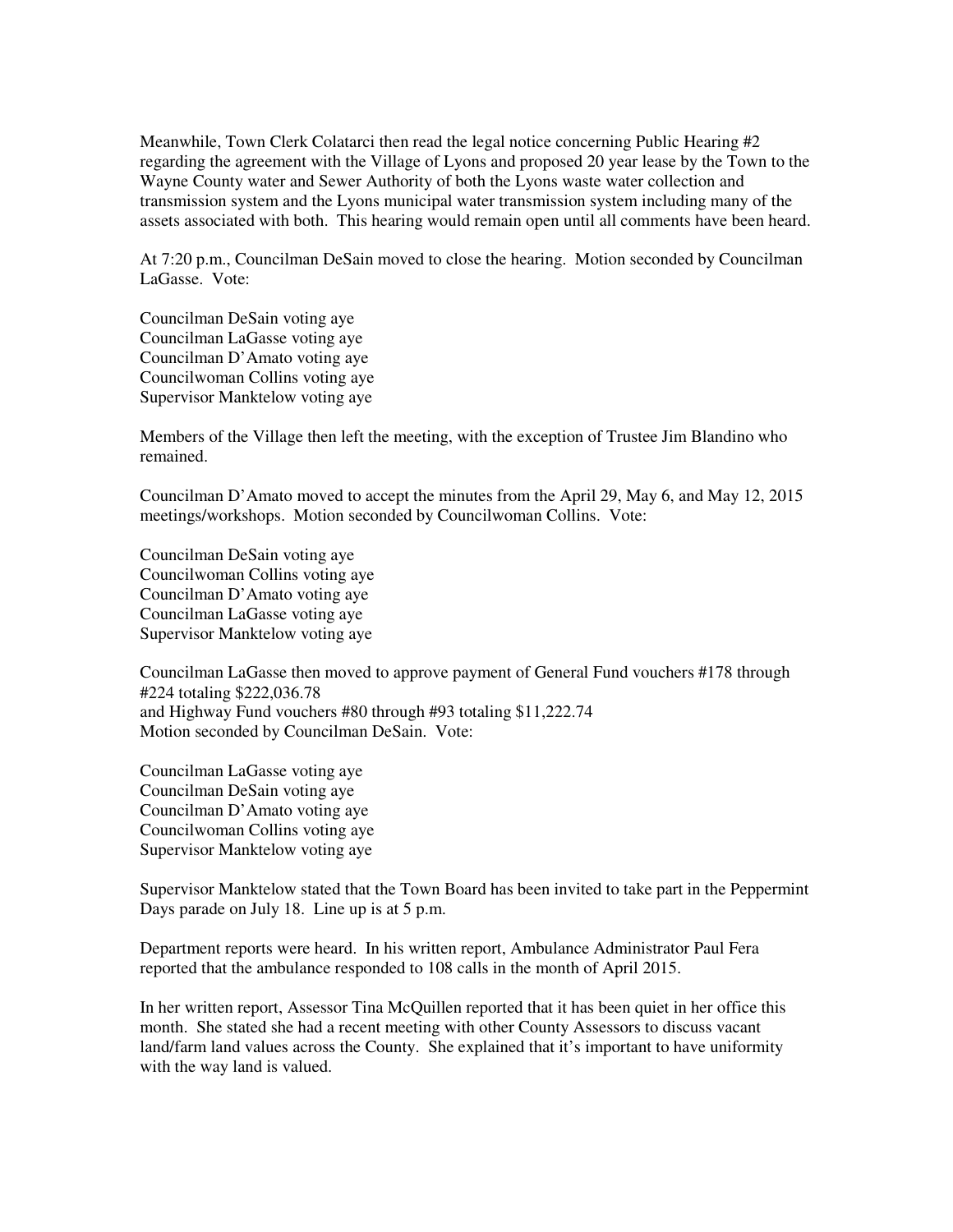Upon the request of Assessor McQuillen, Councilwoman Collins moved that the Town of Lyons supports the plan to proceed with a Town-wide reassessment to begin in 2016. Motion seconded by Councilman LaGasse. Vote:

Councilwoman Collins voting aye Councilman LaGasse voting aye Councilman DeSain voting aye Councilman D'Amato voting aye Supervisor Manktelow voting aye

In his written report, Code Enforcement Officer Bob Darcangelis reported that during the month of April he issued 6 building permits, did 4 C of O inspections, and 3 C of C inspections.

Acting Highway Supt. Tim Moore then introduced Mr. Sam Toner, the newest member of the Town Highway Dept. Mr. Toner began duties May 27.

Mr. Moore also gave a brief synopsis of what the Highway department has been doing the past month including mechanical work on the trucks and will begin oil and stoning with neighboring Towns next week.

Councilman LaGasse then moved to Authorizing the Town of Lyons and the Town Highway Department to assist with an alternate plan of drainage along the west side of Sohn Alloway Road to ease water issues at Colony Reality LLC, should the need arise. Motion seconded by Councilman D'Amato. Vote:

Councilman LaGasse voting aye Councilman D'Amato voting aye Councilwoman Collins voting aye Councilman DeSain voting aye Supervisor Manktelow voting aye

Councilman D'Amato then moved to authorize the Town Supervisor to sign an agreement with Stuart Brown Associates at a cost of \$1,500.00 to assist the Town in preparing a Pre-Development Planning Grant to allow the Town to undertake a study to investigate concerns and evaluate potential improvements to the public water system in Lyons. Motion seconded by Councilman DeSain. Vote:

Councilman D'Amato voting aye Councilman DeSain voting aye Councilwoman Collins voting aye Councilman LaGasse voting aye Supervisor Manktelow voting aye

Town Attorney Tony Villani then explained a 3-step approach the Town Board needs to take in order to complete the agreement with the Village of Lyons and proposed 20 year lease by the Town to the Wayne County water and Sewer Authority of both the Lyons wastewater collection and transmission system and the Lyons water transmission system.

First, the Town Board needs to adopt the SEQRA Negative Declaration of the water and sewer conveyance and lease to the WCWSA.

Second, the Board needs to pass a resolution authorizing the Town Supervisor to sign the 5-G agreement with the Village of Lyons.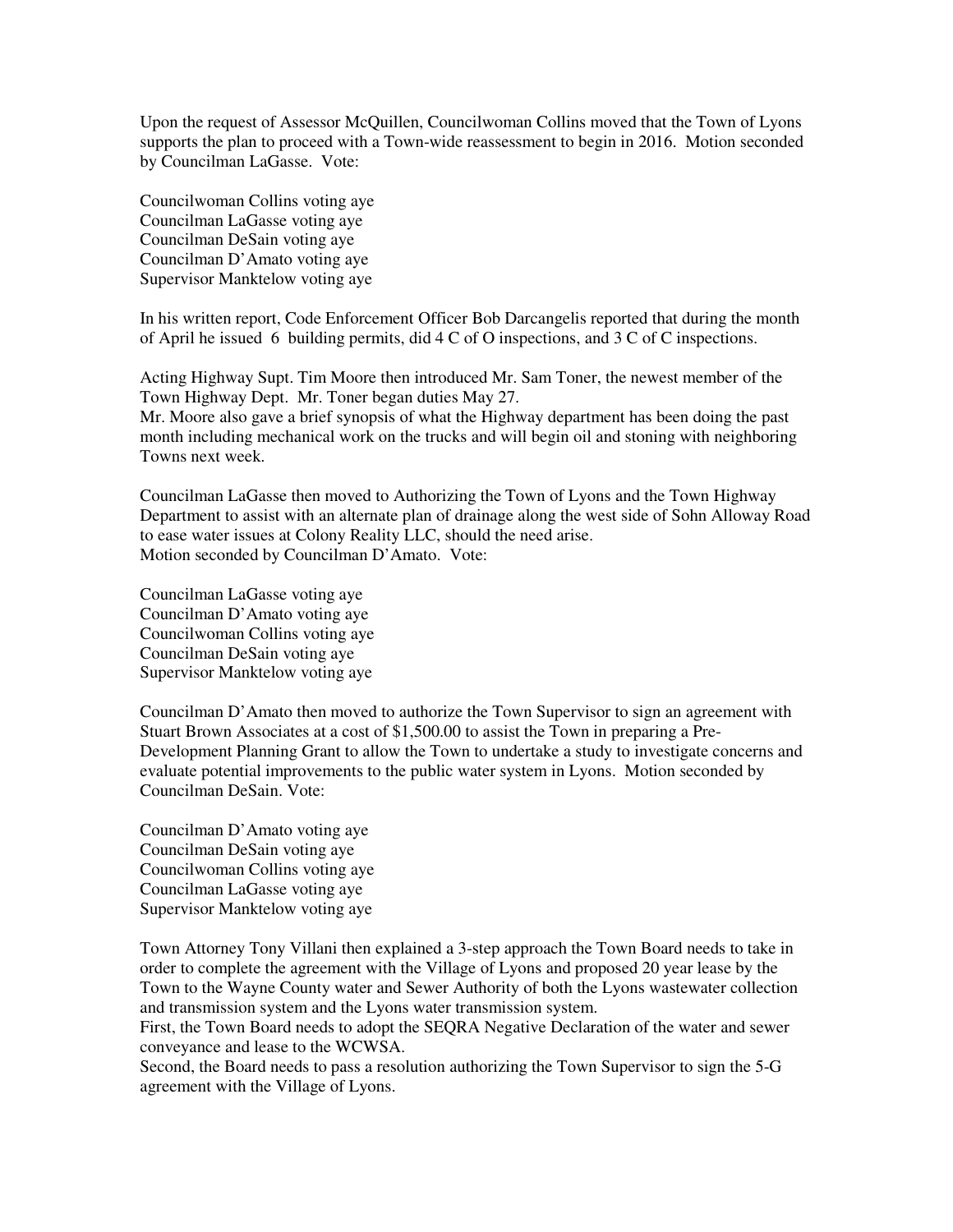Third, authorize the Supervisor to sign a lease agreement with the Water Authority. This must be signed simultaneously with the signing of the 5-G agreement with the Village.

Upon the above suggestions, Councilman LaGasse moved to adopt the SEQRA Negative Declaration. Motion seconded by Councilman D'Amato, Vote:

Councilman LaGasse voting aye Councilman D'Amato voting aye Councilman DeSain voting aye Councilwoman Collins voting aye Supervisor Manktelow voting aye

Full resolution follows:

## **TOWN OF LYONS VILLAGE OF LYONS WATER AND SEWER CONVEYANCE TOWN OF LYONS LEASE TO WCWSA SEQRA Negative Declaration**

May 27, 2015

**WHEREAS,** the Village of Lyons is in the process of dissolution pursuant to Article 17-A of the General Municipal Law; and

**WHEREAS**, the Village of Lyons has agreed to transfer its water and sewer operations to the Town of Lyons, effective May 31, 2015, and

**WHEREAS**, the Wayne County Water and Sewer Authority has agreed to lease the water and sewer infrastructure from the Town of Lyons in order to continue said water and sewer service to residents of the Village of Lyons, and

**WHEREAS,** as part of the overall agreement, water service currently provided to town water districts by the village of Lyons will be continued by the WCWSA:

**BE IT RESOLVED,** that the Town of Lyons, does hereby find and resolve as follows:

- 1. The proposed action is subject to the State Environmental Quality Review Act.
- 2. The proposed action does not involve a Federal agency.
- 3. The proposed action involves other state agencies.
- 4. Using the information available and comparing it with the thresholds set forth in section 6 NYCRR 617.4, the action is found to have a preliminary classification of Unlisted.
- 5. As an Unlisted action, the Short Form EAF (environmental assessment form) has been prepared by the Applicant to determine the significance of the proposed action.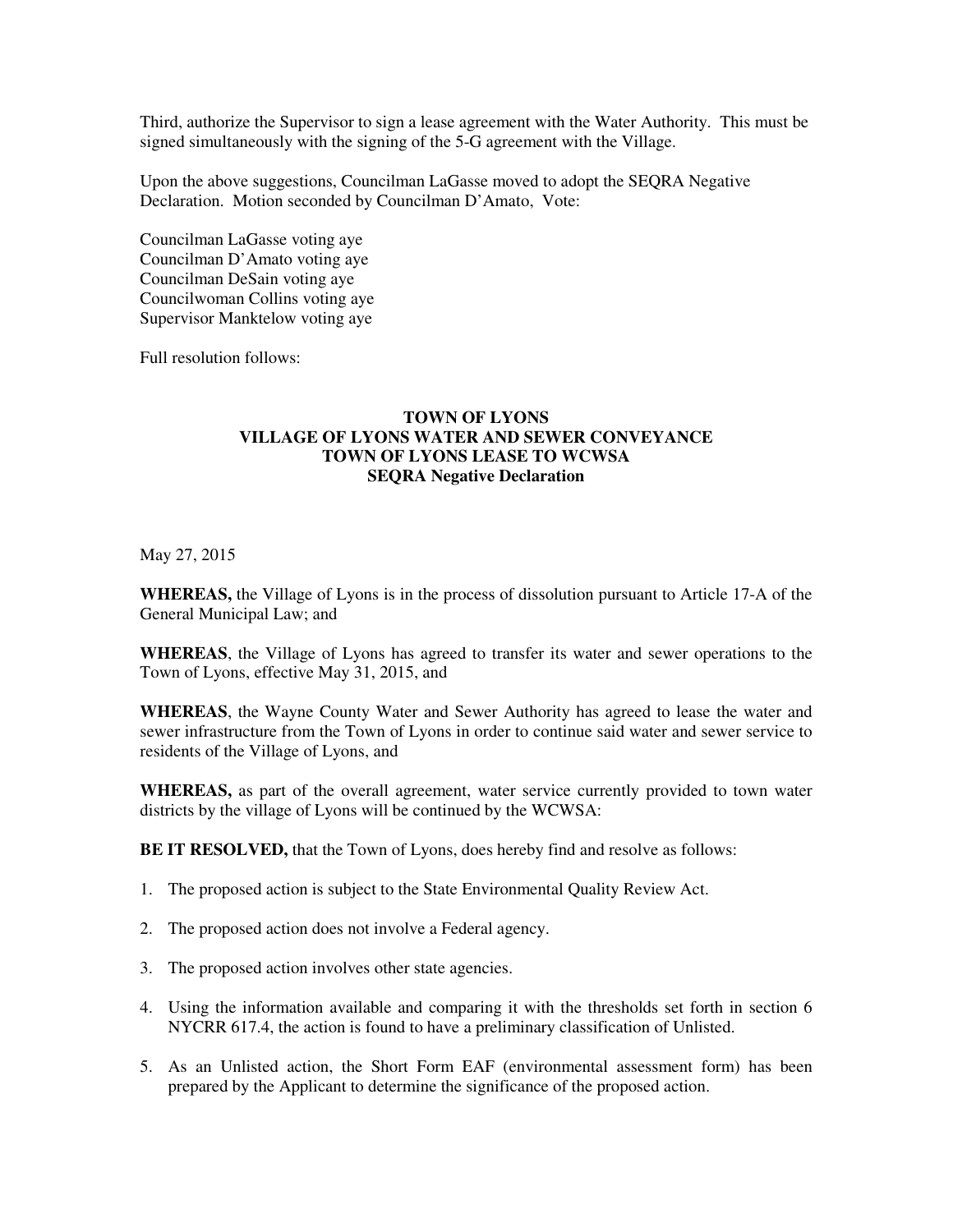- 6. The proposed action is not located in a coastal area.
- 7. The proposed action is not located in an agricultural district.
- 8. An uncoordinated review for Unlisted actions involving more than one agency has been performed, subject to 617.6 (b)(4).
- 9. More than one agency is involved, and the Town of Lyons is the lead agent.
- 10. The Town of Lyons hereby determines that the proposed action will not result in any significant adverse environmental impacts, a Negative Declaration is declared, and the Town hereby directs the Clerk to immediately file the determination in accordance with section 6 NYCRR 617.12.
- 11. In reaching this finding, the Town has:
	- (a) Considered the action as defined in sections 6 NYCRR 617.2 (b) and 617.3 (g),
		- (b) Reviewed the EAF, the criteria contained in subdivision 6 NYCRR 617.7 (c) and any other supporting information to identify the relevant areas of environmental concern,
		- (c) Thoroughly analyzed the identified relevant areas of environmental concern to determine if the action may have a significant adverse impact on the environment; and,
		- (d) Set forth its determination of significance in this resolution, in addition to the corresponding long environmental assessment form.
- 12. In determining significance, the Town has determined whether the proposed Unlisted Action may have a significant adverse impact on the environment, the impacts that may be reasonably expected to result from the proposed action compared against the criteria in 6 NYCRR 617. The criteria considered indicators of significant adverse impacts on the environment were:
	- (a) A substantial adverse change in existing air quality, ground or surface water quality or quantity, traffic or noise levels; a substantial increase in solid waste production; a substantial increase in potential for erosion, flooding, leaching or drainage problems;
	- (b) The removal or destruction of large quantities of vegetation or fauna; substantial interference with the movement of any resident or migratory fish or wildlife species; impacts on a significant wildlife habitat area; substantial adverse impacts on a threatened or endangered species of animal or plant, or the habitat of such a species; or other significant adverse impacts to the natural resources;
	- (c) The impairment of the environmental characteristics of a critical environmental area as designated pursuant to section 617.14 (g);
	- (d) The creation of a material conflict with a community=s current plans or goals as officially approved or adopted;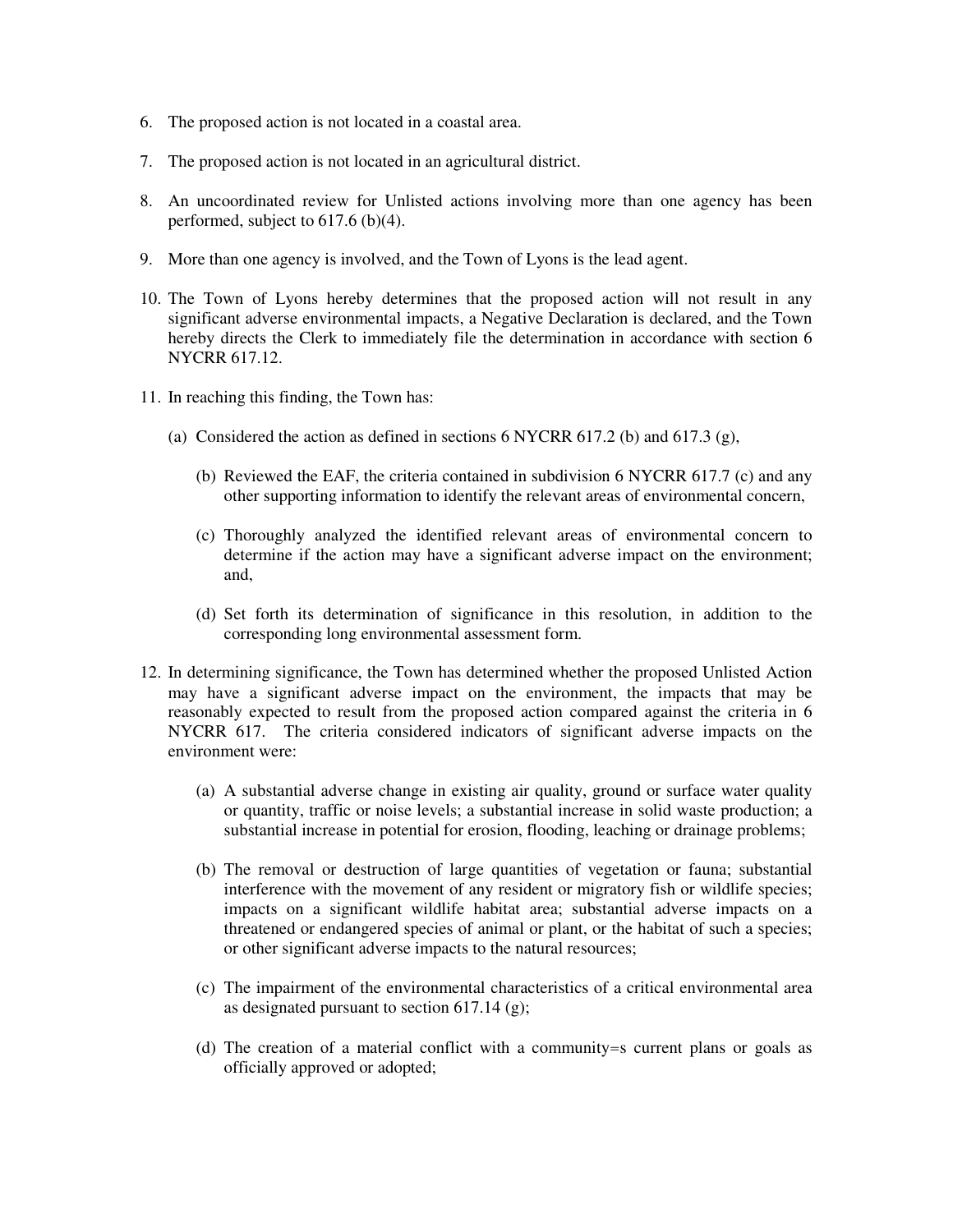- (e) The impairment of the character or quality of important historical, archeological, architectural, or aesthetic resources or of existing community or neighborhood character;
- (f) A major change in the use of either the quantity or type of energy;
- (g) The creation of a hazard to human health;
- (h) A substantial change in the use or intensity of use, of land including agricultural, open space or recreational resources or in its capacity to support existing uses;
- (i) The encouraging or attracting of a large number of people to a place or places for more than a few days, compared to the number of people who would come to such place absent the action;
- (j) The creation of material demand for other actions that would result in one or the above consequences;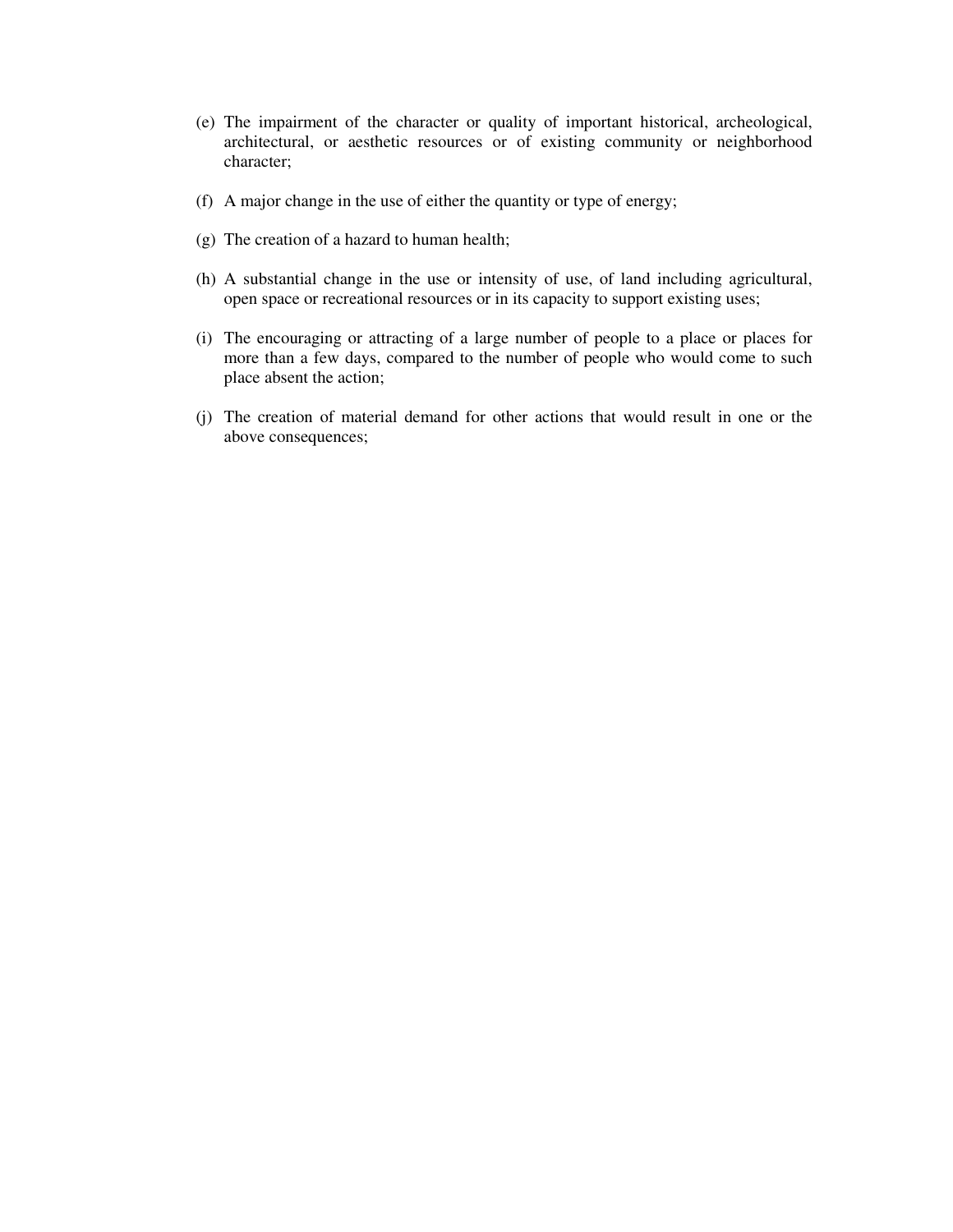(k) Changes in two or more elements of the environment, no one of which has a significant impact on the environment, but when considered together result in a substantial adverse impact on the environment; or

- (l) Two or more related actions undertaken, funded or approved by an agency, none of which has or would have a significant impact on the environment, but when considered cumulatively would meet one or more of the criteria of this subdivision.
- 13. For the purposes of determining whether an action may cause one of the consequences listed above, the Town considered reasonably related long-term, short-term, direct, indirect, and cumulative impacts, including other simultaneous or subsequent actions, which were;
	- (n) Included in any long range plan of which the action under consideration is a part;
	- (o) Likely to be undertaken as a result thereof, or
	- (p) Dependent thereon.
- 14. In addition, the Town considered the significance of a likely consequence (i.e., whether it is material, substantial, large or important) should be assessed in connection with:
	- (q) Its setting (e.g., urban or rural);
	- (r) Its probability of occurrence;
	- (s) Its duration;
	- (t) Its irreversibility;
	- (u) Its geographic scope;
	- (v) Its magnitude; and
	- (w) The number of people affected.
	- Councilman D'Amato then moved to authorize the Supervisor to sign the 5-G agreement with the Village and simultaneously sign the lease agreement with the Wayne County water and sewer Authority. Motion seconded by Councilman lagassse. Vote:

Councilman D'Amato voting aye Councilman LaGasse voting aye Councilwoman Collins voting aye Councilman DeSain voting aye Supervisor Manktelow voting aye.

The full resolution follows:

## **GENERAL MUNICIPAL LAW 5-G AGREEMENT between the VILLAGE OF LYONS and the TOWN OF LYONS**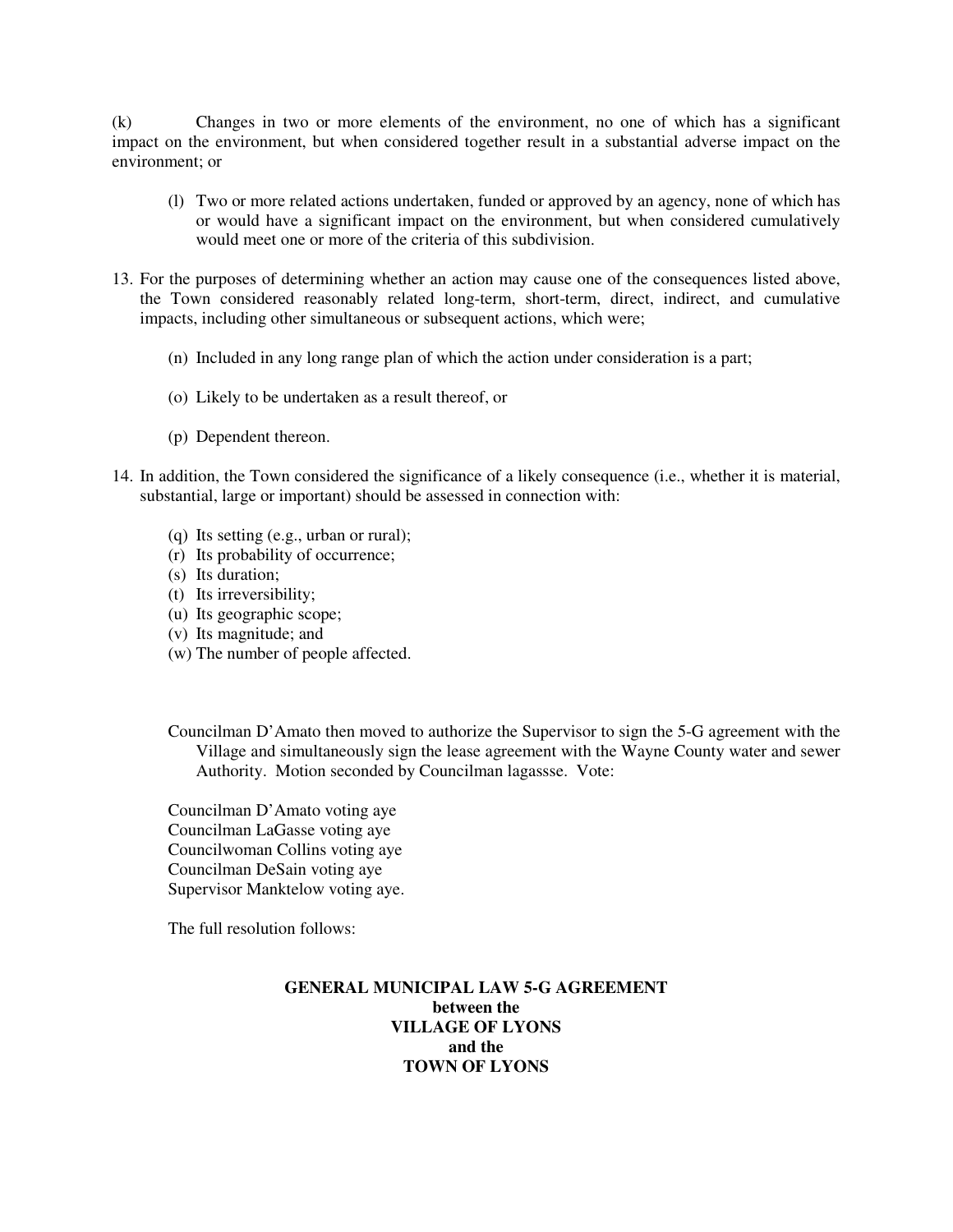This Agreement is entered into on the dates approved by both boards and is between the **Village of Lyons**, a municipal corporation, with offices at Village Hall, William Street, Lyons, NY 14489 (the AVillage@), and the **Town of Lyons**, a municipal corporation, with offices at 43 Phelps Street, Lyons, NY 14489 (the ATown@) on behalf of the present users of village water and sewer services within the present corporate limits of the Village.

WHEREAS, the voters of the Village have filed and affirmatively approved a petition for dissolution and approved the plan of dissolution adopted by the Village Board which plan calls for the dissolution of the Village on December 31, 2015, and

WHEREAS, the Village provides and has traditionally provided water and sewer services to properties within its corporate limits, and

WHEREAS, the Village budget year runs from June 1 through May 31 of each calendar year, and

WHEREAS, the Town is aware that the current service area for water and sewer would include only part of the Town, necessitating the creation of districts as more particularly defined in Articles 12 and 12-A of the New York Town Law, and

WHEREAS, the Town has been advised by the New York Department of State that such districts as are envisioned and authorized by Articles 12 and 12-A of the Town Law are created by operation of law upon the dissolution of the Village, and

WHEREAS, the Village and Town have determined that the public interest would be best served by a transfer of the water and sewer functions conterminous with the Village budget cycle, and

WHEREAS, the Town has secured the agreement of the Wayne County Water and Sewer Authority to operate the transferred water and sewer systems pursuant to a lease, and

WHEREAS, the Town has determined that it is in the best interest of the residents in the Districts to be formed to lease the Districts= water and sewer improvements to the Authority so that the Authority can operate and maintain such improvements for the benefit of the residents in the Districts and provide water and sewer services to users in the Districts; and

WHEREAS, the Authority is willing and able to lease the improvements, to accept the other assets held by the Districts and to operate and maintain such improvements and to provide sewer and water services to the users in the Districts; and

WHEREAS, the Authority currently supplies water to the Village pursuant to a supply agreement between the Authority and the Village (the AExisting Village Supply Agreement@) dated July 1, 2011. The Authority, Town and Village intend that the terms, covenants and conditions of the Existing Village Supply Agreement shall be amended and superseded by the terms, covenants and conditions of this Agreement, and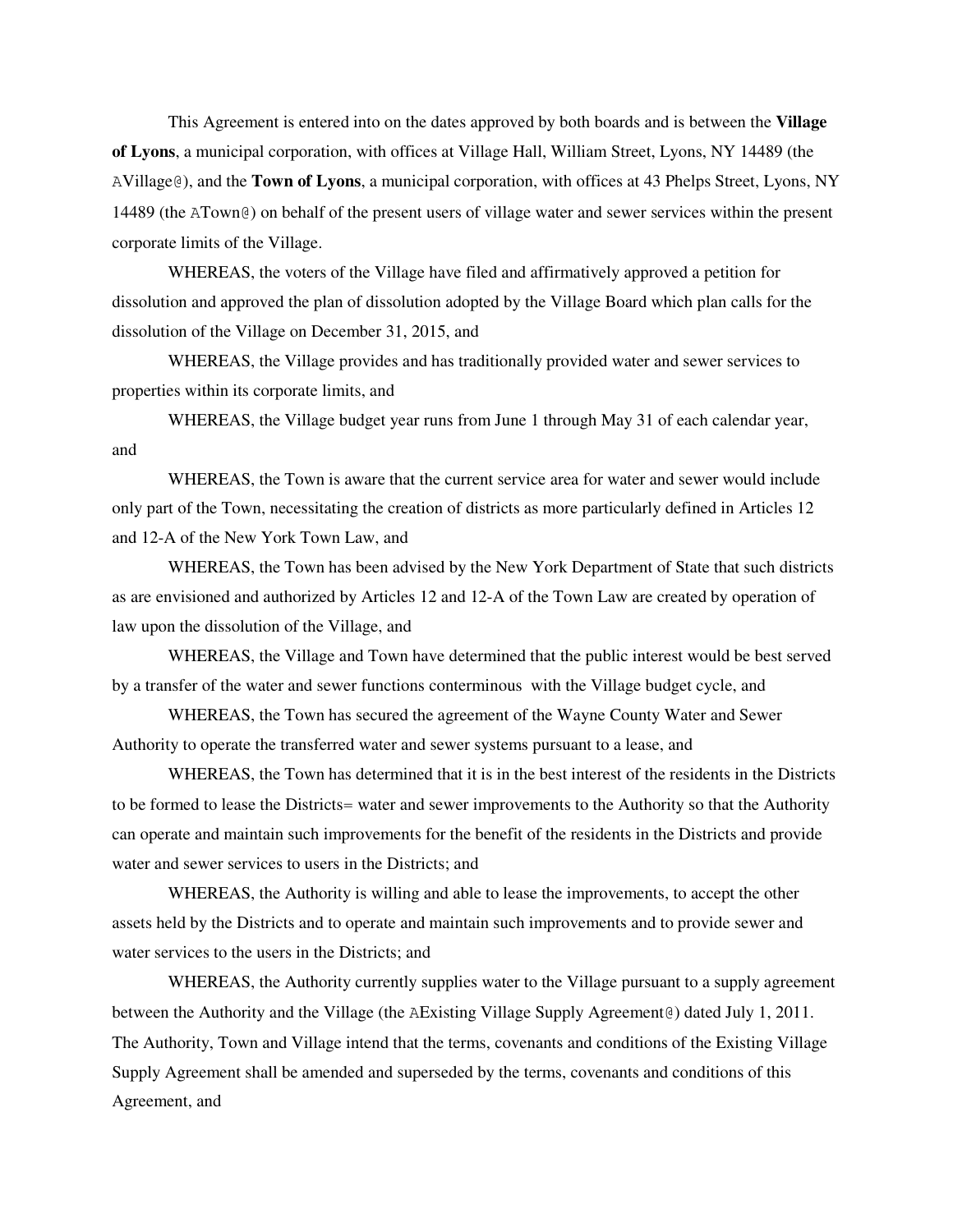WHEREAS, it is the intention of the Town and Authority assess the cost of building, operating and maintaining the system on a benefit basis so that all charges will be a function of the water and sewer rates established by the Authority,

Accordingly, the parties hereto desire to enter into a General Municipal Law 5-G agreement, whereby the Village hereby transfers all the water and sewer facilities of the Village, under the terms and conditions specified in this Agreement.

Therefore, in consideration of the mutual covenants and agreements hereinafter set forth, and other good and valuable consideration, the parties agree as follows:

## 1. Transfer of Facilities.

Upon the approval and signing of this agreement, the Village hereby transfers to the Town, (A) the entire operating plant, hydrants, water pumping, storage, transmission and distribution systems of the Village (including, but not limited to, any and all conduits, pipes, valves, casings, meters, pumps, tanks and vaults owned by the Village) and (B) the entire sewer system of the Village consisting of all pumping stations, collection, conveyance and treatment systems of the Village including, without limitation, those of the Former Village Water District and those of the Former Village Sewer District (collectively the AVillage Facilities@), and extensions thereto, which are now and may in the future be listed in attached inventories and as shown on attached maps, together with any replacements, additions, betterments and improvements that may hereafter be furnished and installed in or by the Town or extension thereto during the term of this Agreement, together with all of the Village=s interests in real property of any kind or nature to the extent assignable (including, but not limited to, any and all easements, whether temporary or permanent and/or exclusive or non-exclusive, licenses and leases in favor of the Village), (collectively the Village Facilities are referred to as the AFacilities@). 2. Books and Accounts; Transfer of Rights to Collect for Unbilled Water and Sewer; Village Liabilities.

A. The Village agrees to provide copies to the Town of all books, accounts, records, and appraisals relating to the Facilities and to assist in the transition of customers to the Town and Authority with adequate time for the Authority to begin billing such customers on their next billing date following the Commencement Date.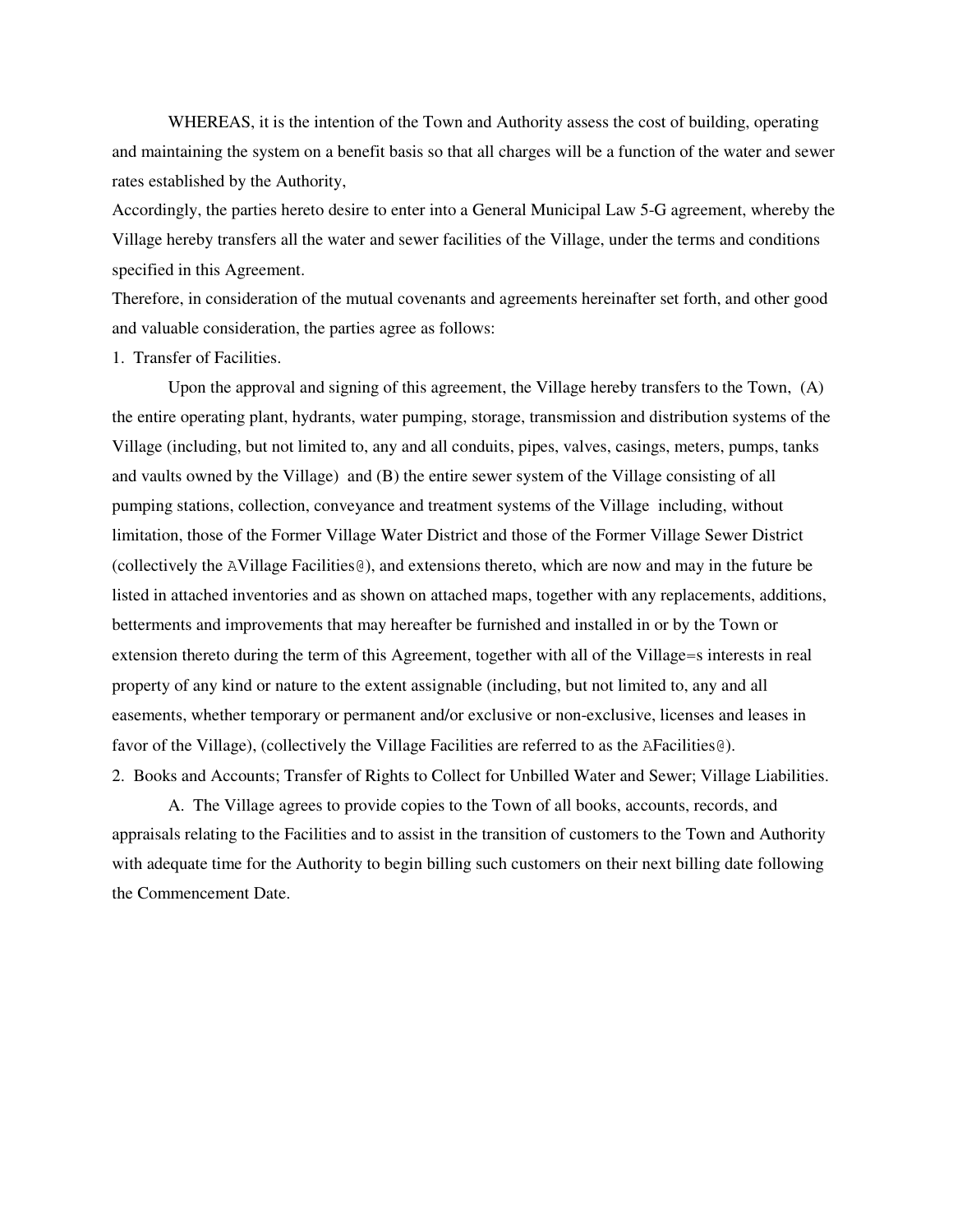B. As of the Effective Date, the Village shall transfer to the Town and Authority the Village=s right to bill customers in the village service areas for water consumed and sewer services rendered from the date of the last billing through the effective Date and continuing through the term of this transfer. The Town and its assignees shall have the right to bill and collect for such water consumed and sewer services in its own name and to carry out its obligations under this transfer.

C. The parties acknowledge and agree that the Town does not, nor will it assume or become liable for, any of the Village=s liabilities or debt service obligations including, without limitation, those of either the Former Village Water District or the Former Village Sewer District, of any kind or nature at any time existing or asserted, whether fixed, contingent or otherwise, except as specifically imposed by Article 17-A of the General Municipal Law.

D. Upon the effective date hereof, the Village shall cease providing water and sewer services to those residents currently within its corporate limits, which services shall be continued by the Town or its assignees.

E. The Village shall cooperate with the Town in obtaining and maintaining all state, Federal, and local permits and licenses required for ownership and operation of the Facilities, including without limitation, anu environmental permits as delineated in Exhibit AE@ attached hereto and made a part hereof. The Town shall be responsible for the payment of all regulatory and governmental fees associated with ownership and operation of the Facilities.

F. The Village agrees to cooperate in the transfer of any permits, including State Pollutant Discharge Elimination System (SPDES) and water supply permits, as required by applicable law to enable the Town and its assignees to provide water and sewer services to the Districts. The cost of renewing such permits shall be borne by the Town or its assignees.

G. The Town and Village agree that they shall be responsible for any compliance with New York State Environmental Quality Review (SEQR) that is required or advisable in order to enter into or carry out the terms of this Agreement.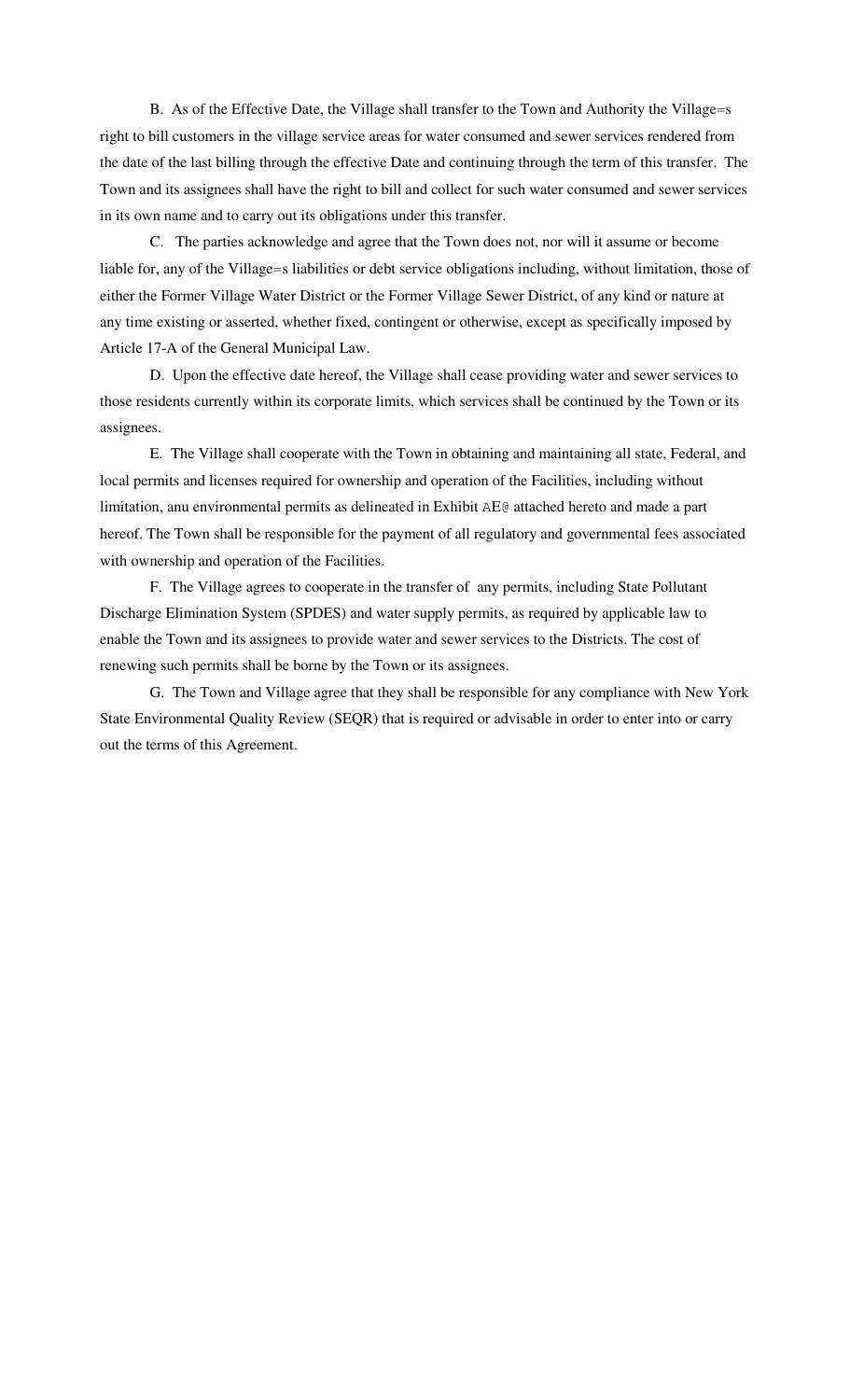H. The Village represents and warrants to the Town that it owns or has the right to use all the Facilities, including, without limitation, the Village Facilities and any interests in real property, in the manner used to provide the water and sewer services it has been providing and that are being leased to and assumed by the Town hereunder. The Village agrees to indemnify, defend and hold harmless the Town from any claim arising out of a breach of the foregoing warranty.

I. The Village represents and warrants to the Town that the Village has disclosed, and will in the future disclose, any and all information it now has, or may have in the future, relating to the Facilities that may be relevant to the Town or its assignees in performing its duties and obligations hereunder, including all operating reports, laboratory reports, monitoring documentation, and any other relevant data and reports relative to the operation, maintenance and repair of the Facilities. The Village further represents and warrants that there are no actions, suits, proceedings or governmental investigations pending, or, to its best knowledge, threatened against the Facilities, including without limitation those of the Former Village Sewer District and/or the Wastewater Treatment Plant, and no judgments, decrees, orders, rulings, writs or is conditioned upon the Town adopting and enforcing a sewer use ordinance acceptable to the Authority. The Town agrees and covenants that it will adopt such a sewer use ordinance prior to the Commencement Date and will adopt future amendments to such ordinance as reasonably requested by the Authority. The Town further agrees and covenants that it will reasonably enforce such sewer use ordinance so long as wastewater from the Sewer Districts is being accepted for treatment by the Authority.

J. The Village agrees not to repeal its any of its water or sewer use ordinances and allow such ordinances to remain in effect until replaced by the Town or terminated pursuant to the provisions of Article 17-A of the General Municipal Law.

3. Miscellaneous.

Assignment. Neither party may assign its rights or obligations under this Agreement, unless the written consent of the other party hereto is obtained.

Amendment. This Agreement may be amended or modified only by a subsequent written document executed by all parties hereto.

Counterparts. This Agreement may be executed in one or more counterparts, each of which shall be deemed an original, but all of which together shall constitute one and the same instrument.

Authorization. The Village represents and warrants to the Town that it has taken all actions necessary or required to be taken by it, including any referendum necessary, and that the Village has full power and authority necessary to execute this Agreement and perform in accordance with its terms.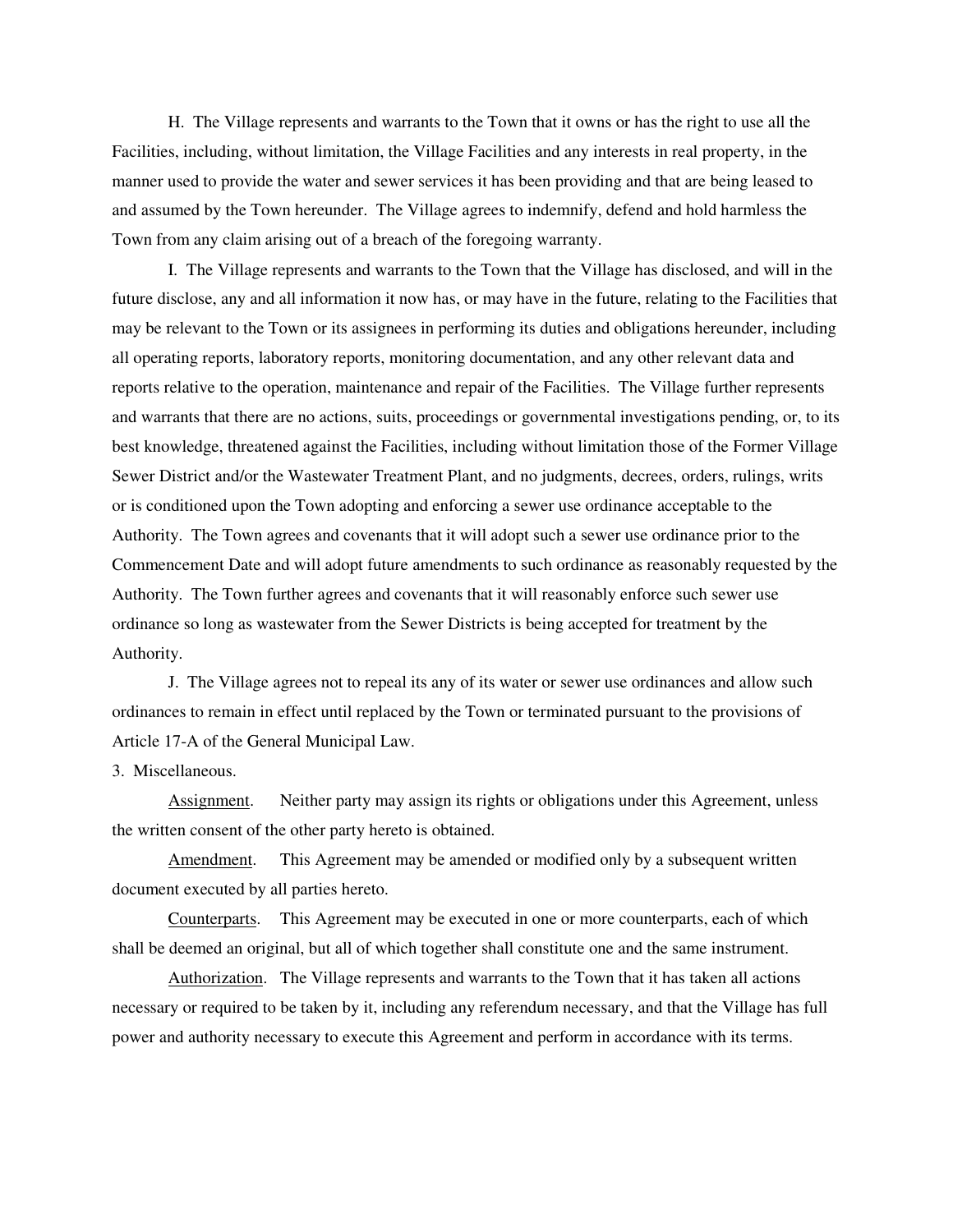No Outstanding Violations. The Village represents and warrants to the Town that there are no actions, suits, proceedings or governmental investigations pending, or, to its best knowledge, threatened with respect to the Village Facilities.

Entire Agreement. This Agreement constitutes the entire agreement among the parties hereto with respect to the subject matter hereof, and supersedes all previous discussions, representations, understandings, and agreements including specifically each of the Existing Water District Lease and the Existing Village Water Supply Agreement such that the terms, covenants and conditions thereof are superseded and replaced by the terms, covenants and conditions of this Agreement.

Force Majeure. If performance (other than payment) under this Agreement by any of the parties hereto is prevented or delayed by reason of any cause beyond the control of the party affected, and which cannot be overcome by reasonable due diligence, such affected party shall be excused from such performance to the extent that it is necessarily prevented or delayed thereby, during the period of any such cause.